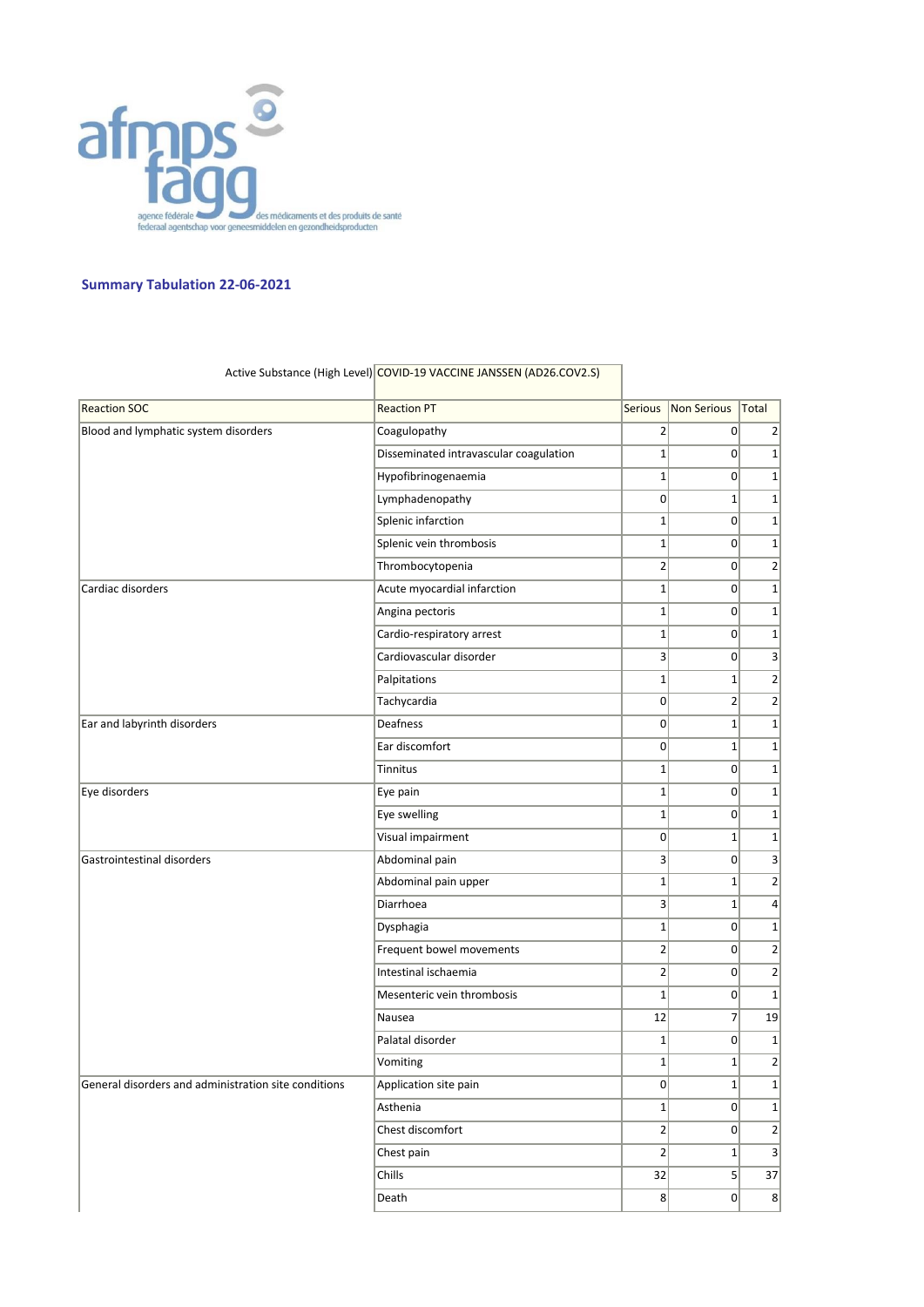|                                                 | Extensive swelling of vaccinated limb | $1\vert$        | $\sigma$        | $\mathbf{1}$            |
|-------------------------------------------------|---------------------------------------|-----------------|-----------------|-------------------------|
|                                                 | Face oedema                           | $\mathbf{1}$    | 0               | $\mathbf{1}$            |
|                                                 | Fatigue                               | 33              | 16              | 49                      |
|                                                 | Feeling abnormal                      | 0               | $1\vert$        | $1\,$                   |
|                                                 | Feeling cold                          | 0               | $\mathbf{1}$    | $\mathbf{1}$            |
|                                                 | Feeling hot                           | $1\vert$        | $\vert$ 3       | $\overline{4}$          |
|                                                 | Feeling of body temperature change    | $1\vert$        | $\mathbf{1}$    | $\overline{2}$          |
|                                                 | Inflammation                          | $1\vert$        | $\mathsf{o}$    | $1\vert$                |
|                                                 | Influenza like illness                | $\vert$         | 5 <sup>1</sup>  | 9                       |
|                                                 | Injection site erythema               | 0               | $\mathbf{1}$    | $\mathbf{1}$            |
|                                                 | Injection site mass                   | 0               | $1\vert$        | $1\,$                   |
|                                                 | Injection site pain                   | $\overline{0}$  | 5 <sup>1</sup>  | 5                       |
|                                                 | Injection site reaction               | 12              | $1\vert$        | 13                      |
|                                                 | Injection site swelling               | $\mathbf 0$     | $\mathbf{1}$    | $\mathbf{1}$            |
|                                                 | Malaise                               | 12              | 5 <sup>1</sup>  | 17                      |
|                                                 | Multiple organ dysfunction syndrome   | $1\vert$        | $\overline{0}$  | $1\,$                   |
|                                                 | Pain                                  | 3 <sup>2</sup>  | $\vert 4 \vert$ | $\overline{7}$          |
|                                                 | Peripheral swelling                   | $\mathbf{1}$    | $\mathbf{1}$    | $\overline{2}$          |
|                                                 | Pyrexia                               | 33              | 21              | 54                      |
|                                                 | Sense of oppression                   | $\overline{2}$  | $\overline{0}$  | $\overline{2}$          |
|                                                 | Sudden death                          | $\overline{2}$  | $\overline{0}$  | $\overline{2}$          |
|                                                 | Therapeutic response unexpected       | 0               | $\mathbf{1}$    | $\mathbf{1}$            |
|                                                 | Therapy non-responder                 | $\mathbf{2}$    | $\overline{0}$  | $\overline{2}$          |
|                                                 | Thirst                                | 0               | $1\vert$        | $1\,$                   |
| Hepatobiliary disorders                         | Hepatic failure                       | $1\vert$        | $\overline{0}$  | $\mathbf{1}$            |
|                                                 | Portal vein thrombosis                | $1\vert$        | $\overline{0}$  | $\mathbf{1}$            |
| Infections and infestations                     | Hordeolum                             | $1\vert$        | $\overline{0}$  | $\mathbf{1}$            |
|                                                 | Influenza                             | $1\vert$        | $\overline{0}$  | $1\,$                   |
|                                                 | Nasopharyngitis                       | 0               | $\overline{2}$  | $\overline{2}$          |
|                                                 | Septic shock                          | $1\vert$        | $\overline{0}$  | $\mathbf 1$             |
| Injury, poisoning and procedural complications  | Contusion                             | $\overline{0}$  | $\mathbf{1}$    | $\mathbf{1}$            |
|                                                 | Fall                                  | $1\vert$        | $\overline{0}$  | $\mathbf{1}$            |
| Investigations                                  | Blood glucose increased               | $1\vert$        | $\overline{0}$  | $\mathbf{1}$            |
|                                                 | C-reactive protein increased          | $1\vert$        | $\overline{0}$  | $\mathbf{1}$            |
|                                                 | Fibrin D dimer increased              | $\overline{2}$  | $\Omega$        | $\overline{2}$          |
|                                                 | Heart rate increased                  | $\vert 4 \vert$ | $\overline{0}$  | $\overline{\mathbf{r}}$ |
|                                                 | PCO2 decreased                        | $1\vert$        | $\overline{0}$  | $\mathbf 1$             |
|                                                 | Prothrombin time shortened            | $1\vert$        | $\Omega$        | $\mathbf{1}$            |
| Metabolism and nutrition disorders              | Decreased appetite                    | $1\vert$        | $\overline{0}$  | $\mathbf{1}$            |
|                                                 | Fluid retention                       | $\overline{0}$  | $1\vert$        | $\mathbf 1$             |
| Musculoskeletal and connective tissue disorders | Arthralgia                            | 19              | $\vert 4 \vert$ | 23                      |
|                                                 | Back pain                             | $1\vert$        | $\overline{2}$  | 3                       |
|                                                 | Limb discomfort                       | 0               | $1\vert$        | $\mathbf{1}$            |
|                                                 | Muscle spasms                         | $\overline{2}$  | $1\vert$        | 3                       |
|                                                 | Muscle tightness                      | $1\vert$        | $\overline{0}$  | $\mathbf 1$             |
|                                                 | Musculoskeletal stiffness             | $\overline{0}$  | $1\vert$        | $\mathbf{1}$            |
|                                                 | Myalgia                               | 30              | 14              | 44                      |
|                                                 | Neck pain                             | 0               | $1\vert$        | $\mathbf 1$             |
|                                                 | Pain in extremity                     | $1\vert$        | $\vert 4 \vert$ | $5\overline{)}$         |
|                                                 | Pain in jaw                           | $\overline{0}$  | $1\vert$        | $\mathbf{1}$            |
|                                                 |                                       |                 |                 |                         |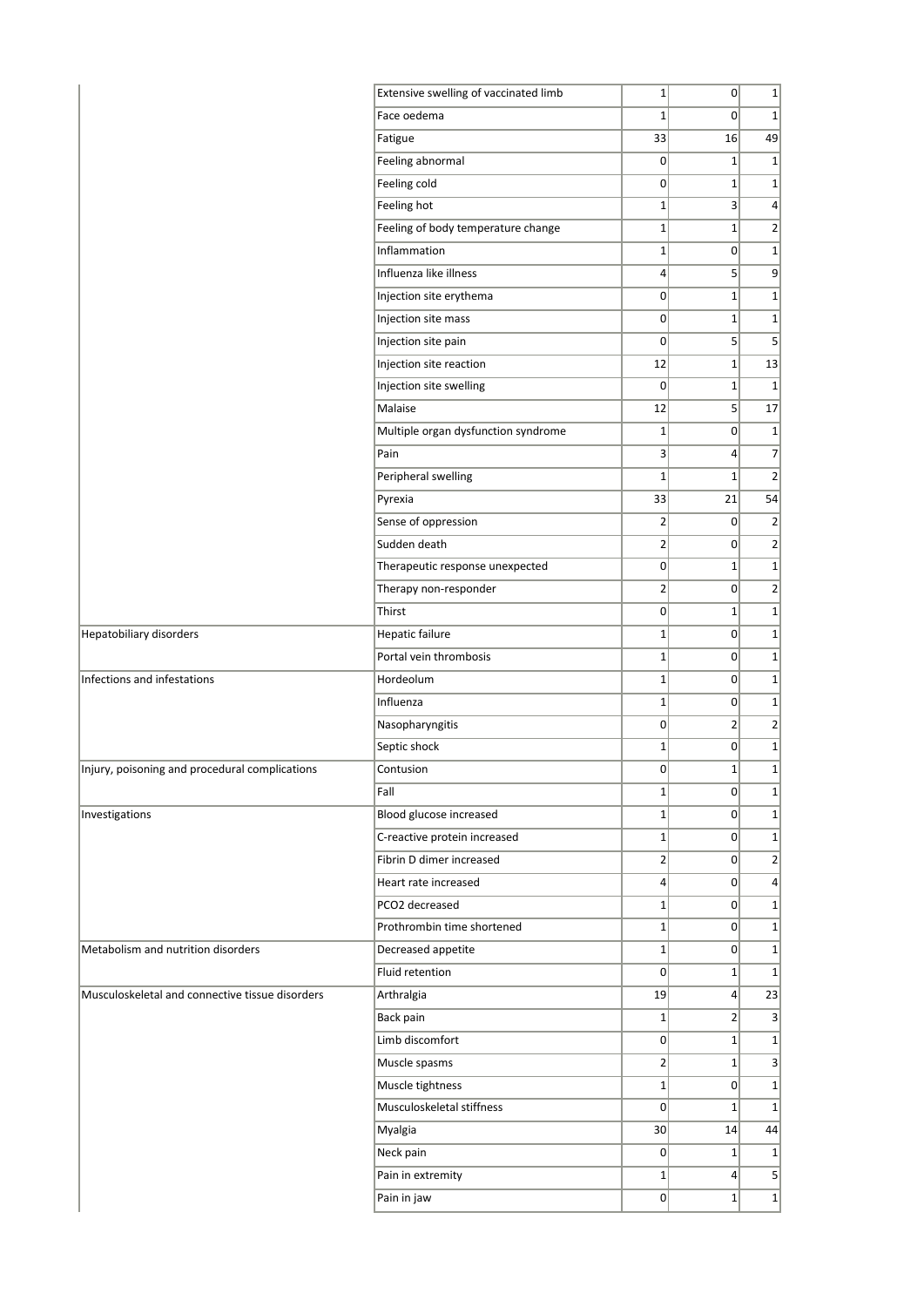|                                                 | Periarthritis                      | $1\vert$       | $\overline{0}$ | $\mathbf 1$             |
|-------------------------------------------------|------------------------------------|----------------|----------------|-------------------------|
| Nervous system disorders                        | Altered state of consciousness     | $1\vert$       | 0              | $\mathbf{1}$            |
|                                                 | Balance disorder                   | $1\vert$       | $\overline{0}$ | $\mathbf 1$             |
|                                                 | Cerebral haematoma                 | $1\vert$       | 0              | $\mathbf 1$             |
|                                                 | Cerebral haemorrhage               | $\vert$ 3      | $\overline{0}$ | 3                       |
|                                                 | Cerebral venous thrombosis         | $1\vert$       | $\overline{0}$ | $\mathbf{1}$            |
|                                                 | Cerebrovascular accident           | $\overline{2}$ | $\overline{0}$ | $\overline{2}$          |
|                                                 | <b>Dizziness</b>                   | $2\vert$       | $1\vert$       | $\overline{\mathbf{3}}$ |
|                                                 | Dyskinesia                         | $1\vert$       | 0              | $\mathbf{1}$            |
|                                                 | Electric shock sensation           | $\overline{0}$ | $1\vert$       | $\mathbf{1}$            |
|                                                 | Headache                           | 37             | 21             | 58                      |
|                                                 | Hemiplegia                         | $\mathbf{1}$   | $\overline{0}$ | 1                       |
|                                                 | Loss of consciousness              | $1\vert$       | $\overline{0}$ | $\mathbf 1$             |
|                                                 | Nervous system disorder            | 2              | $\overline{0}$ | $\overline{2}$          |
|                                                 | Paraesthesia                       | $\overline{0}$ | $1\vert$       | $\mathbf{1}$            |
|                                                 | Presyncope                         | $1\vert$       | $\overline{0}$ | $\mathbf 1$             |
|                                                 | Psychomotor hyperactivity          | $1\vert$       | $\overline{0}$ | $\mathbf 1$             |
|                                                 | Restless legs syndrome             | $\overline{0}$ | 1              | $\mathbf{1}$            |
|                                                 | Superior sagittal sinus thrombosis | $1\vert$       | $\overline{0}$ | $\mathbf{1}$            |
|                                                 | Tremor                             | $1\vert$       | $\overline{2}$ | 3                       |
|                                                 | Trigeminal nerve disorder          | $\overline{0}$ | $1\vert$       | $\mathbf{1}$            |
| Pregnancy, puerperium and perinatal conditions  | Foetal death                       | $2\vert$       | 0              | $\overline{2}$          |
|                                                 | High foetal head                   | 1              | 0              | $\mathbf 1$             |
| Psychiatric disorders                           | Conversion disorder                | $1\vert$       | $\overline{0}$ | $\mathbf{1}$            |
|                                                 | Insomnia                           | $1\vert$       | $1\vert$       | $\overline{2}$          |
|                                                 | Nightmare                          | $\overline{0}$ | $1\vert$       | $\mathbf 1$             |
|                                                 | Poor quality sleep                 | $\overline{0}$ | $1\vert$       | $\mathbf{1}$            |
|                                                 | Sleep disorder                     | $1\vert$       | 0              | $\mathbf 1$             |
| Renal and urinary disorders                     | Acute kidney injury                | $1\vert$       | $\overline{0}$ | $\mathbf 1$             |
|                                                 | Renal infarct                      | $1\vert$       | 0              | $\mathbf 1$             |
|                                                 | Renal vein thrombosis              | $1\vert$       | 0              | $\mathbf{1}$            |
| Reproductive system and breast disorders        | Menstruation irregular             | $\overline{0}$ | $1\vert$       | $\mathbf{1}$            |
|                                                 | Vaginal haemorrhage                | $1\vert$       | $\overline{0}$ | $\mathbf 1$             |
| Respiratory, thoracic and mediastinal disorders | Cough                              | $\overline{2}$ | $1\vert$       | 3                       |
|                                                 | Dyspnoea                           | $1\vert$       | $1\vert$       | $\overline{2}$          |
|                                                 | Haemoptysis                        | $\Omega$       | $1\vert$       | $\mathbf 1$             |
|                                                 | Hyperventilation                   | $1\vert$       | 0              | $\mathbf{1}$            |
|                                                 | Nasal obstruction                  | $\overline{0}$ | $1\vert$       | $\mathbf 1$             |
|                                                 | Paranasal sinus discomfort         | 0              | $1\vert$       | $\mathbf 1$             |
|                                                 | Pneumothorax                       | $1\vert$       | 0              | $\mathbf{1}$            |
|                                                 | Pulmonary embolism                 | $1\vert$       | $\overline{0}$ | $\mathbf 1$             |
|                                                 | Respiratory disorder               | $1\vert$       | 0              | $\mathbf 1$             |
| Skin and subcutaneous tissue disorders          | Erythema                           | $\overline{0}$ | $1\vert$       | $\mathbf{1}$            |
|                                                 | Hyperhidrosis                      | $\overline{2}$ | 1              | 3                       |
|                                                 | Piloerection                       | 0              | $1\vert$       | $\mathbf 1$             |
|                                                 | Rash                               | 0              | $1\vert$       | $\mathbf{1}$            |
| Social circumstances                            | Impaired work ability              | 0              | $1\vert$       | $\mathbf 1$             |
| Vascular disorders                              | Deep vein thrombosis               | $1\vert$       | 0              | $\mathbf 1$             |
|                                                 | Hot flush                          | $1\vert$       | 0              | $\mathbf{1}$            |
|                                                 | Hypertension                       | $1\vert$       | 0              | $\mathbf 1$             |
|                                                 |                                    |                |                |                         |